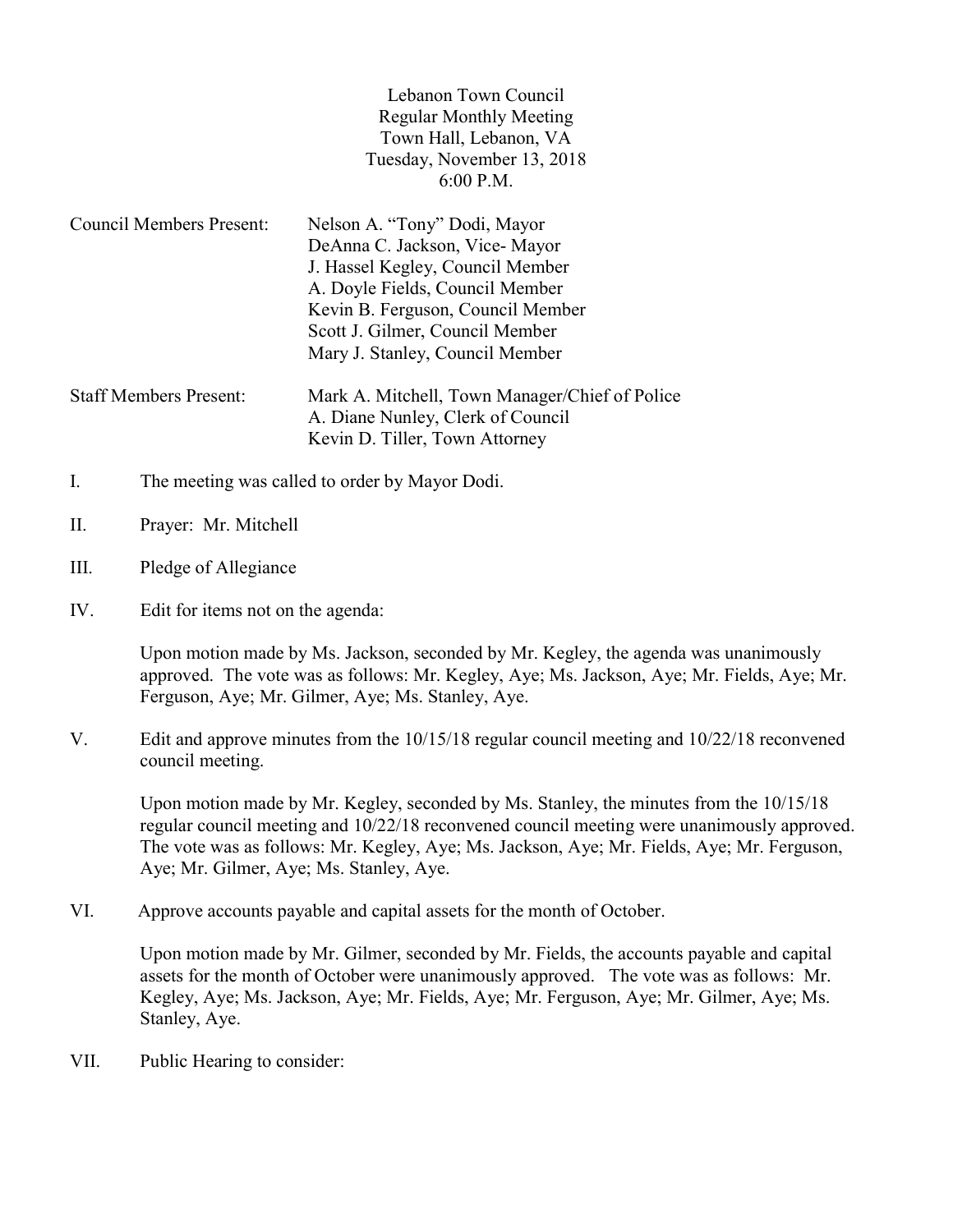An application submitted by New Peoples Bank for rezoning of property from a R-1 Single Family Dwelling to a C-1 Commercial of the property located on the corner of Pioneer Drive and Donald C. Moore Drive.

Planning Commission Members Present:

Donald Ramey, Chairman Tim Coleman, Vice-Chairman R. D. Snead, Member DeAnna C. Jackson, Member Mark A. Mitchell, Member

Planning Commission Members Absent:

J. S. Easterly, Jr., Clerk Stephen Quillen, Member

- A. The Town Council recessed from regular session, 6:05 P.M.
- B. Mr. Ramey, Chairman opened the public hearing, 6:05 P.M.
- C. Mr. Ramey presented the request from New Peoples Bank for a continuance for the public hearing until the December meeting.

Upon motion made by Ms. Jackson, seconded by Mr. Snead, the Commission voted to approve a continuance of the public hearing as requested by New Peoples Bank. The vote was as follows: Mr. Ramey, Nay; Mr. Coleman, Aye; Ms. Jackson, Aye; Mr. Snead, Aye; Mr. Mitchell, Nay.

- D. Elijah Leonard, resident of the Homestead, addressed the planning commission, stating that he didn't think it was fair for the planning commission to not proceed with the hearing seeing the large crowd that showed up to oppose it and that New Peoples Bank being a large company could have had representation. Mr. Leonard spoke concerning his desire after serving in the Military was to live in Lebanon. He stated that Homestead is one of the premier neighborhoods in Russell County. He feels that changing the property to Commercial property would take away from the Homestead neighborhood plus with all the commercial property available why would they want to rezone residential property. He spoke concerning the property being in a flood zone and asked if storage units were built would they be free from flooding.
- E. Upon motion made by Ms. Jackson, seconded by Mr. Coleman, the Commission voted to reconsider the approval for a continuance for the public hearing until the December meeting. The vote was as follows: Mr. Ramey, Aye; Mr. Coleman, Aye; Ms. Jackson, Aye; Mr. Mitchell, Aye; Mr. Snead, Aye.
- F. Upon motion made by Mr. Mitchell, seconded by Mr. Snead, the Commission unanimously voted to proceed with the public hearing as scheduled. The vote was as follows: Mr. Ramey, Aye; Mr. Coleman, Aye; Ms. Jackson, Aye; Mr. Snead, Aye; Mr. Mitchell, Aye.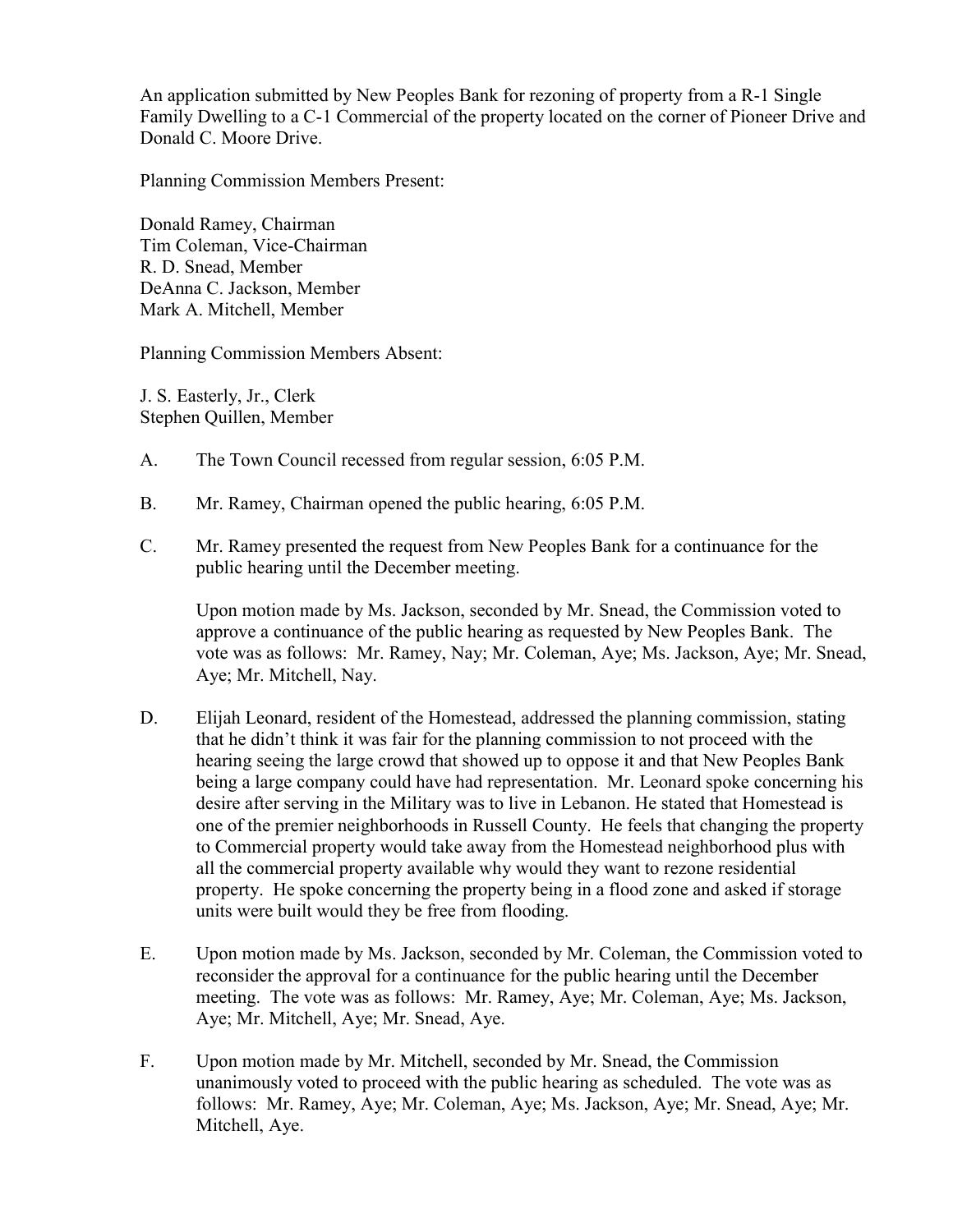- G. Rebecca Sykes, a Homestead resident who has been in education for 32 plus years, spoke that her concerns with safety issues. The entrance from Pioneer Drive to Donald C. Moore Drive is very busy with all the school traffic plus with younger drivers the storage building traffic would create a greater safety hazard.
- H. Crystal Cross, landowner across from the property, was concerned it would create more of a traffic hazard and she opposed the rezoning. She suggested the area is in need of an extra turn lane.
- I. Dave Gillespie, a Homestead resident, spoke concerning the current views if you were to drive into their subdivision as opposed to seeing storage buildings. He feels rezoning to commercial would change the image of their residential area.
- J. Kevin Blankenship expressed his thanks to the Town Council, Town Manager and Town employees for helping his church install drain pipes and helping the church have an event at the town park.
- K. Larry Rasnake, resident on Pioneer Drive, expressed his concern that more traffic would be added to the area. He opposed the rezoning to change the residential area into commercial.

A motion was made by Mr. Snead for the planning commission to take no action at this time, the motion failed for lack of a second.

Upon motion made by Mr. Coleman, seconded by Ms. Jackson, the Committee unanimously voted to recommend to not approve the rezoning of the property located on Pioneer Drive and Donald C. Moore Drive. The vote was as follows: Mr. Ramey, Aye; Mr. Coleman, Aye; Mr. Snead, Aye; Ms. Jackson, Aye; Mr. Mitchell, Aye.

- VIII. Mr. Ramey closed the public hearing, 6:33 P.M.
- IX. The Town Council returned to regular session, 6:33 P.M.
- X. Mr. Ramey, Lebanon Planning Commission Chairman, recommended on behalf of the Lebanon Planning Commission that the application for New Peoples Bank for rezoning of the property located on the corner of Pioneer Drive and Donald C. Moore Drive be denied.

 Upon motion made by Mr. Fields, seconded by Mr. Gilmer, the Town Council unanimously voted to approve the Planning Commission's recommendation to deny the rezoning of the property located on the corner of Pioneer Drive and Donald C. Moore Drive.

Roll call vote was as follows: Mr. Kegley, Aye; Ms. Jackson, Aye; Mr. Fields, Aye; Mr. Gilmer, Aye; Mr. Ferguson, Aye; Ms. Stanley, Aye.

## XI. Ordinance

A. Urban Archery Ordinance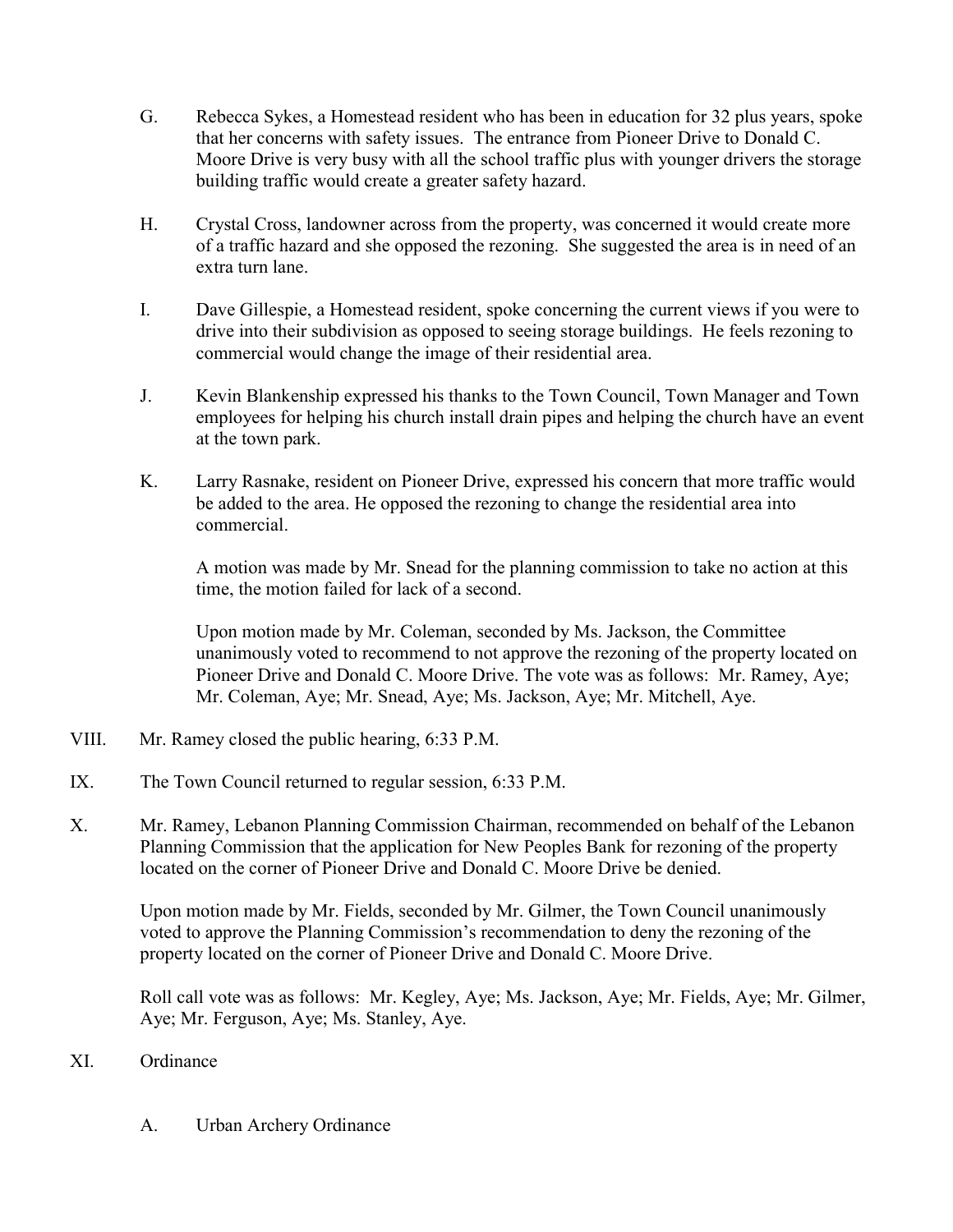The Town Council discussed the Urban Archery Ordinance and agreed to remove (4) Hunter shall hunt from an elevated stand located at a height of no less than ten (10) feet above the ground from the ordinance.

Upon motion made by Mr. Fields, seconded by Ms. Stanley, the Town Council voted to approve the Urban Archery Ordinance with amended changes. The vote was as follows: Mr. Kegley, Aye; Ms. Jackson, Aye; Mr. Fields, Aye; Mr. Gilmer, Abstain; Mr. Ferguson, Aye; Ms. Stanley, Aye.

## XII. New Business

A. J. A. Street - Gym

Mr. Street discussed the pre-construction agreement for the gym. J.A. Street should have the agreement ready by the end of January 2019, they will get actual bids from subcontractors, handle all procurement procedures and present a Guaranteed Maximum Price.

Upon motion made by Mr. Ferguson, seconded by Mr. Gilmer, the Town Council unanimously voted to enter into a pre-construction agreement with J.A. Street for a gymnasium and athletic facility. The vote was as follows: Mr. Kegley, Aye; Ms. Jackson, Aye; Mr. Fields, Aye; Mr. Gilmer, Aye; Mr. Ferguson, Aye; Ms. Stanley, Aye.

B. Select New Engineers for Downtown Revitalization

 Mr. Gilmer recommended, after he, Mr. Mitchell and Mr. Farmer met with the three applicants for engineering services, to begin negotiations to employee The Lane Group because they are based in Abingdon, have 22 plus years of experience and have worked with several localities on downtown projects.

 Upon motion made by Mr. Gilmer, seconded by Ms. Jackson, the Town Council unanimously voted to begin negotiations with The Lane Group as engineers for the Downtown Revitalization project. The vote was as follows: Mr. Kegley, Aye; Ms. Jackson, Aye; Mr. Fields, Aye; Mr. Gilmer, Aye; Mr. Ferguson, Aye; Ms. Stanley, Aye.

C. Approve Transfer of funds to LGIP Funds

 Upon motion made by Mr. Gilmer, seconded by Ms. Stanley, the Town Council unanimously voted to relocate the general capital saving funds into the LGIP Funds with the State. The vote was as follows: Mr. Kegley, Aye; Ms. Jackson, Aye; Mr. Fields, Aye; Mr. Gilmer, Aye; Mr. Ferguson, Aye; Ms. Stanley, Aye.

 Upon motion made by Mr. Gilmer, seconded by Mr. Ferguson, the Town Council unanimously voted to transfer the Customer Utility Account funds into the LGIP Funds with the State. The vote was as follows: Mr. Kegley, Aye; Ms. Jackson, Aye; Mr. Fields, Aye; Mr. Gilmer, Aye; Mr. Ferguson, Aye; Ms. Stanley, Aye.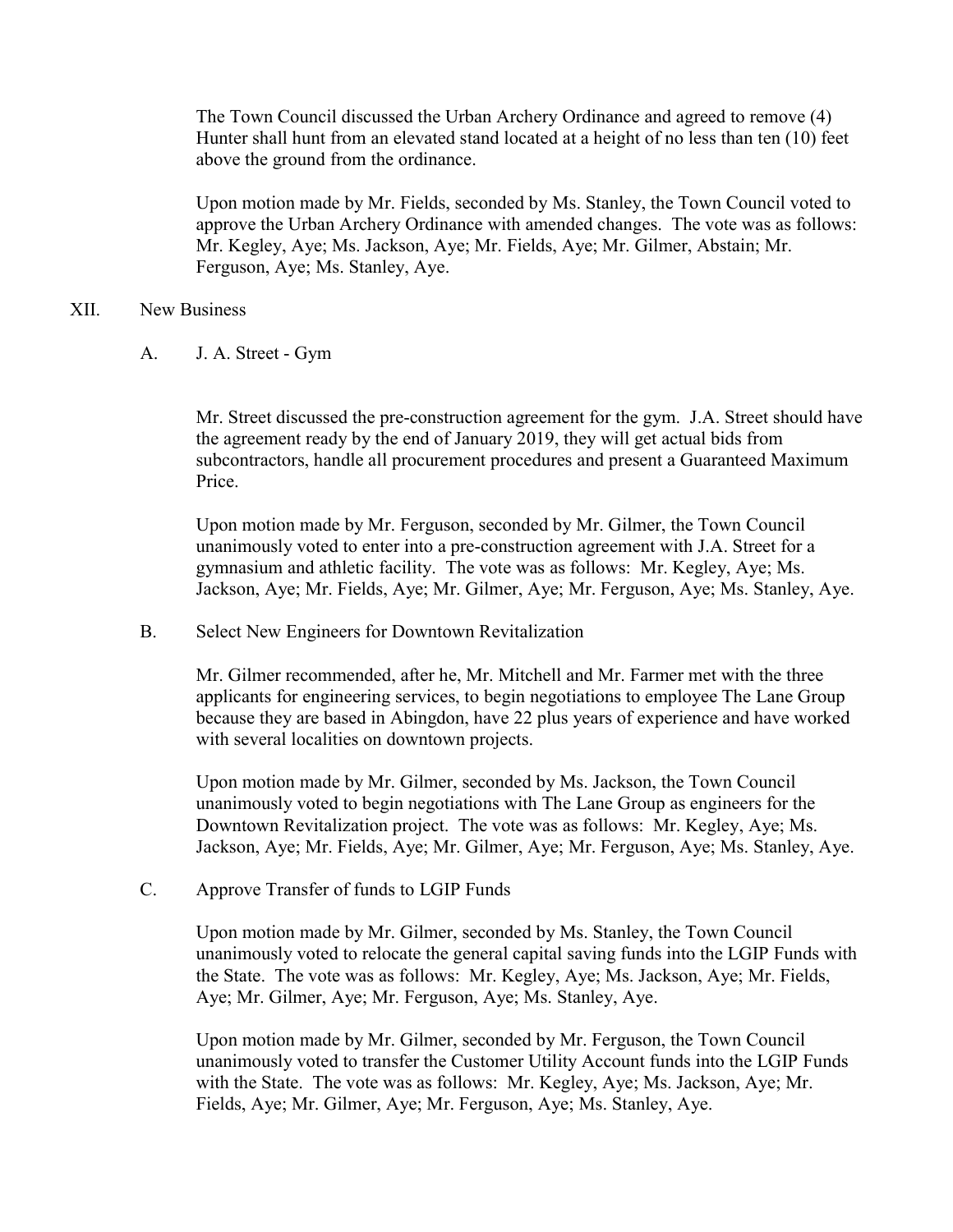Upon motion made by Mr. Gilmer, seconded by Ms. Stanley, the Town Council unanimously voted to close the current Money Market account and the checking account at United Southeast Federal Credit Union and deposit into the General Fund Account. The vote was as follows: Mr. Kegley, Aye; Ms. Jackson, Aye; Mr. Fields, Aye; Mr. Gilmer, Aye; Mr. Ferguson, Aye; Ms. Stanley, Aye.

D. Cater for Employee Christmas Diner

 Upon motion made by Mr. Kegley, seconded by Mr. Fields, the Town Council unanimously voted to have the Employee Christmas Dinner at Bonanza Family Restaurant. The vote was as follows: Mr. Kegley, Aye; Ms. Jackson, Aye; Mr. Fields, Aye; Mr. Gilmer, Aye; Mr. Ferguson, Aye; Ms. Stanley, Aye.

E. Discuss new member for Planning Commission

 Mayor Dodi requested to present a plaque to Mr. Quillen at the regular December council meeting for his service on the Planning Commission. The Town Council agreed to wait until the December meeting to replace Mr. Quillen.

## XIII. Town Manager's Report

Mr. Mitchell presented the job description which was recommended by VRS due to his titles of both Town Manager and Chief of Police. Mr. Gilmer requested the Personnel Committee meet to review the job description.

Mr. Mitchell advised that power was installed at the Old Mill Park.

Mr. Mitchell advised the council that the Delinquent Tax Sale of the Anna Hunt property that joins the town water tower would be held on December 5, 2018.

Upon motion made by Ms. Jackson, seconded by Mr. Kegley, the Town Council unanimously voted to authorize Mr. Mitchell to represent the Town of Lebanon at the Delinquent Tax Sale with the bid amount to be discussed in closed session. The vote was as follows: Mr. Kegley, Aye; Ms. Jackson, Aye; Mr. Fields, Aye; Mr. Gilmer, Aye; Mr. Ferguson, Aye; Ms. Stanley, Aye.

Mr. Mitchell presented the pricing from Lighting Unlimited, Inc. for commercial grade Christmas lights for the trees in front of the Town Hall, large tree at the Court House and for all the trees at the Old Mill Park. The council agreed not to purchase the commercial grade Christmas lights just the normal ones from Lowe's.

- XIV. Recess: 7:36 P.M.
- XV. Resume: 7:46 P.M.
- XVI. Enter closed session: 7:46 P.M.
	- A. Upon motion made by Mr. Gilmer, seconded by Mr. Fields, the Town Council unanimously voted to go into closed session under Code Section  $2.2\n-3711(A)(1)(3)(5)(7)$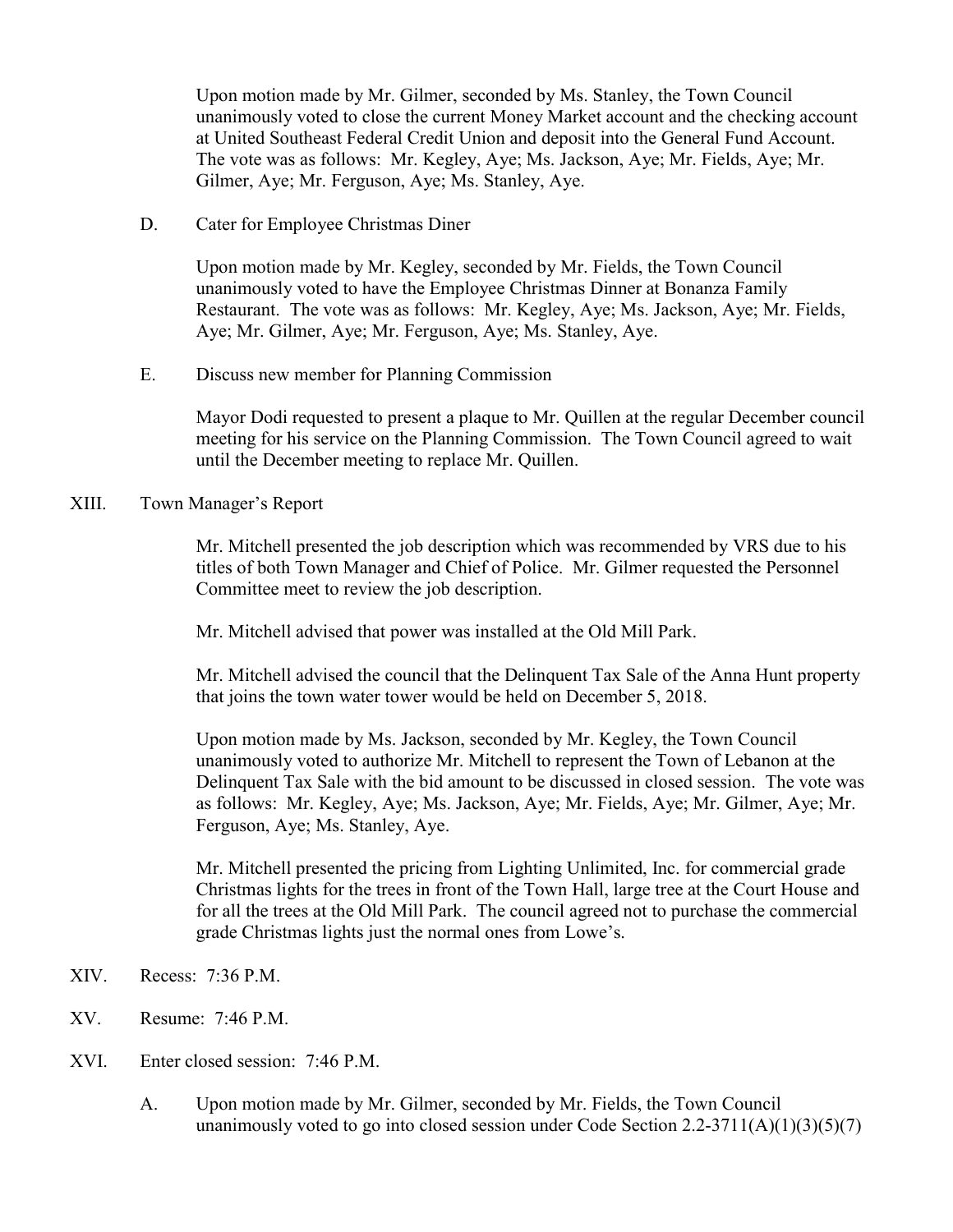for the purpose of discussing personnel, acquisition or sale of property, prospective business or industry and legal issues. The vote was as follows: Mr. Kegley, Aye; Ms. Jackson, Aye; Mr. Fields, Aye; Mr. Ferguson, Aye; Mr. Gilmer, Aye; Ms. Stanley, Aye.

- B. Upon motion made by Mr. Ferguson, seconded by Mr. Gilmer, the Town Council unanimously voted to return to regular session. The vote was as follows: Mr. Kegley, Aye; Ms. Jackson, Aye; Mr. Fields, Aye; Mr. Ferguson, Aye; Mr. Gilmer, Aye; Ms. Stanley.
- C. A. Diane Nunley, Clerk of Council, presented the Roll Call Vote:

Virginia Code, 1950, Section 2.2-3712(D)

 Do you certify that to the best of your knowledge, (1) the Town Council in its' closed session; only discussed public business matters lawfully exempted from open meeting requirements under this Chapter and (2) that only such public business matters as were identified in the motion by which the closed meeting was convened were heard, discussed, or considered in the meeting by the Town Council. Any member of the Town Council who believes that there was a departure from the requirements of clauses (1) and (2), shall so state prior to the vote, indicating the substance of the departure that, in their judgment, has taken place.

 The roll call vote was as follows: Mayor Dodi, Aye; Mr. Kegley, Aye; Ms. Jackson, Aye; Mr. Fields, Aye; Mr. Gilmer, Aye; Mr. Ferguson, Aye; Ms. Stanley, Aye; Mr. Tiller, Aye; Mr. Mitchell, Aye.

- XVII. Adjourn closed session: 9:07 P.M.
- XVIII. Upon motion made by Mr. Fields, seconded by Ms. Stanley, the Town Council unanimously voted to adjust an employee salary as discussed in closed session. The vote was as follows: Mr. Kegley, Aye; Ms. Jackson, Aye; Mr. Fields, Aye; Mr. Gilmer, Aye; Mr. Ferguson, Aye; Ms. Stanley, Aye.
- XIX. Upon motion made by Mr. Gilmer, seconded by Mr. Fields, the Town Council unanimously voted to authorize Mayor Dodi to sign the contract with National Pools as presented and provided by the Town's legal attorney. The vote was as follows: Mr. Kegley, Aye; Ms. Jackson, Aye; Mr. Fields, Aye; Mr. Gilmer, Aye; Mr. Ferguson, Aye; Ms. Stanley, Aye.
- XX. Upon motion made by Mr. Gilmer, seconded by Mr. Ferguson, the Town Council unanimously voted to authorize Mayor Dodi to sign an Options Contract on the Russell Theater. The vote was as follows: Mr. Kegley, Aye; Ms. Jackson, Aye; Mr. Fields, Aye; Mr. Gilmer, Aye; Mr. Ferguson, Aye; Ms. Stanley, Aye.
- XXI. Upon motion made by Mr. Ferguson, seconded by Ms. Stanley, the Town Council unanimously voted to authorize Mr. Gilmer to attend the delinquent tax property sale. The vote was as follows: Mr. Kegley, Aye; Ms. Jackson, Aye; Mr. Fields, Aye; Mr. Gilmer, Aye; Mr. Ferguson, Aye; Ms. Stanley, Aye.
- XXII. New Business: